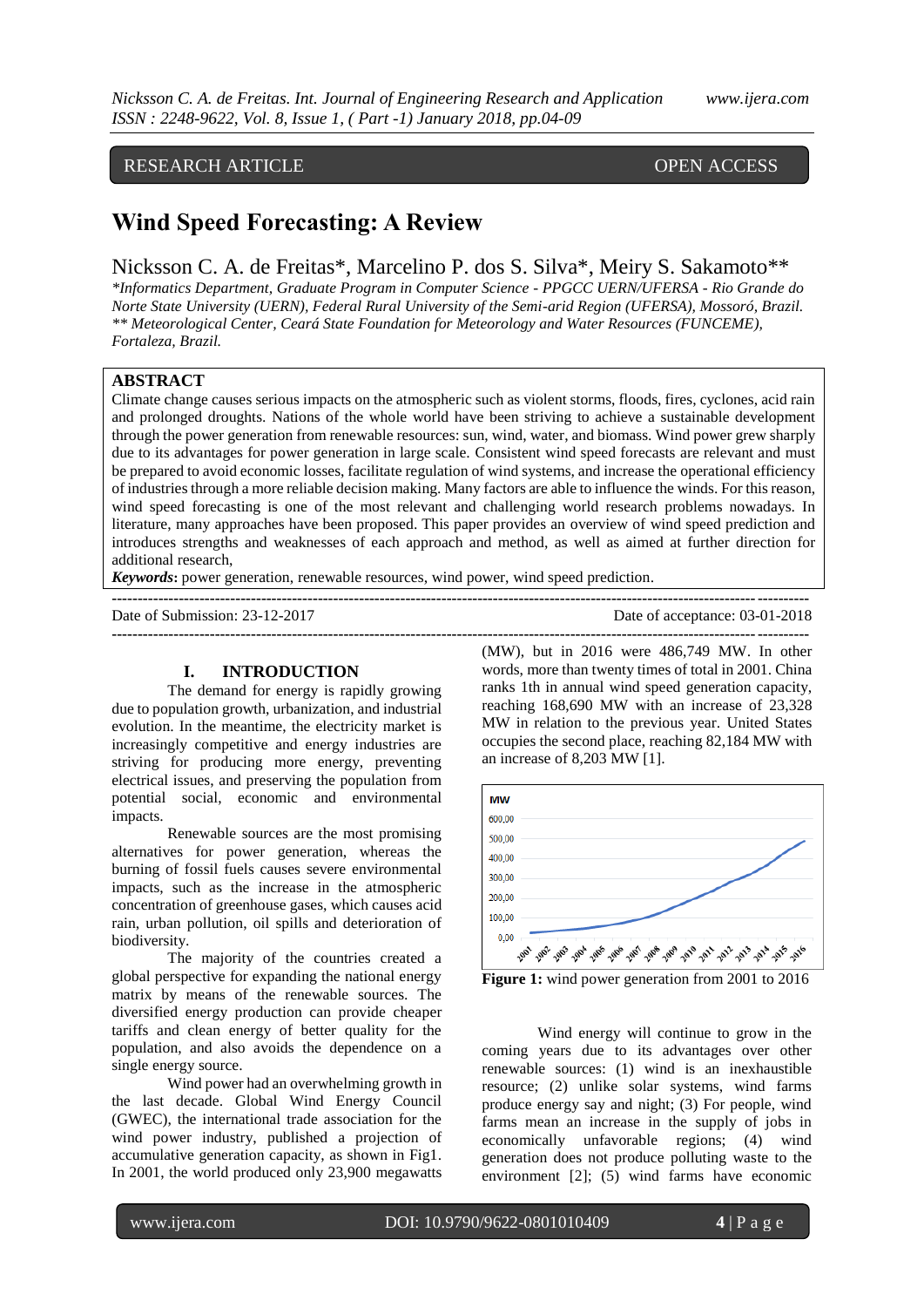advantages over another system for power generation in large scale [3]; and (6), wind energy has a high social and environmental cost-benefit, as well as a cycle of short construction, low maintenance and flexibility to investment [4].

However, the biggest disadvantage of wind power systems is their intermittency and unpredictability. In fact, a robust electrical system demands relevant information to a safe supply of electricity. A stable operation can be achieved through the balance between the consistent forecasts of electricity generation and consumption.

Energy forecasting is an important requirement for operation planning on the electrical system, such as turbine control, load control, pre-load sharing, power system management, energy trading, among others [3]. The lack of consistent results is a major problem to wind farms.

There are two approaches to energy prediction: the direct prediction of the output of a wind turbine, as in [5-6], and the indirect prediction in which a wind speed forecasting is made and then it is converted into electricity.

Indirect prediction is more relevant and popular for some reasons[7]: (i) neighboring wind farms with different turbine models can share the same wind speed, in other words, instead of performing energy forecasts separately on each turbine, a single curve of the generation forecast is determined; (ii) wind speed forecasting is generally more accurate than the direct energy prediction due to the greater spatial correlation of the wind.

The transformation of wind speed into electricity can be achieved through equation 1, where *P* is the power output given in watts, *C* is a factor depending on the wind turbine design (or power coefficient), *S* is the area swept out by the rotor in square meters (m²), *A* is the air density in kilogram per cubic meter (Kg/m³) and *W* is the wind speed over the rotor area given in meters per second (m/s)[8][9].

$$
P = \frac{1}{2} \cdot C \cdot S \cdot A \cdot W^3 \tag{1}
$$

In fact, the wind directly affects the wind power generation, being output power proportional to the cube of the wind speed. Wind is a natural resource, intermittent, uncertain and difficult-tocontrol. Its origin comes from pressure gradient between regions, caused by uneven heating of the sun on the earth's surface [10]. Moreover, complex events influence the behavior of the wind, such earth moving, physical effects of the mountain, obstacles, and roughness of the terrain [11]. Hence, estimating wind speed is a very difficult problem.

In general, the influence of obstacles and roughness decreases as a function of the height above the ground. Normally, the higher a region above ground, the greater the wind speed at any given

moment. For this reason, wind turbines are installed in open spaces with low roughness and at the highest possible heights.

This paper aims to describe the wind forecasting approaches used in recent years, a survey of the most relevant method and guide future directions.

# **II. APPROACHES TO WIND SPEED FORECASTING**

The problem related to wind speed prediction is divided into four temporal range: (1) long-term (LT), for forecasting from a week to year or much ahead; (2) medium-term (MT), from two days to a week ahead; (3) short-term (ST), from one hour to two days; and (4) very short-term (VT), from a few seconds to one hour.

Each forecasting has its purpose and importance in power plants. LT estimation is prepared to support decisions on the electricity market and to optimize cost in the planning of maintenance, while MT prediction is used for decision-making about the shutdown of wind turbines [12]. In addition, ST estimation is ideal for economic load dispatch planning, which means a decision about increment or decrement in power. On the other hand, VT prediction is relevant for configuring wind turbines, as well as clarifying additional information on the market [13].

In recent year, many approaches have been implemented for wind speed estimation. We can consider three main categories: (1) physical methods, (2) statistical approaches and (3) hybrid structures.

Physical models are mathematical models that combine a large amount of historical physical data obtained from numerical weather prediction (NWP), such as obstacles, terrain, pressure, and temperature. These models, in general, demand a lot of computational resources, including supercomputers, therefore they are only recommended for long-term prediction [14]. Normally, meteorologists and physicists recommend NWP models for the forecasts in large-scale, since they do not have good results in short-term prediction.

Statistical approaches describe the relationship between input and output data for detecting patterns in databases, through analysis of a massive training dataset. Physical data is used in statistical models, but unlike physical approach, there is no a pre-defined mathematical model in statistical approaches.

We can consider three categories of statistical methods: time-series models, spatial correlation and intelligence artificial (IA) methods. The first one examines the relation between weather data and wind speed from time series, including persistence model, autoregressive model, moving average model, autoregressive moving average, and autoregressive integrated moving. These models are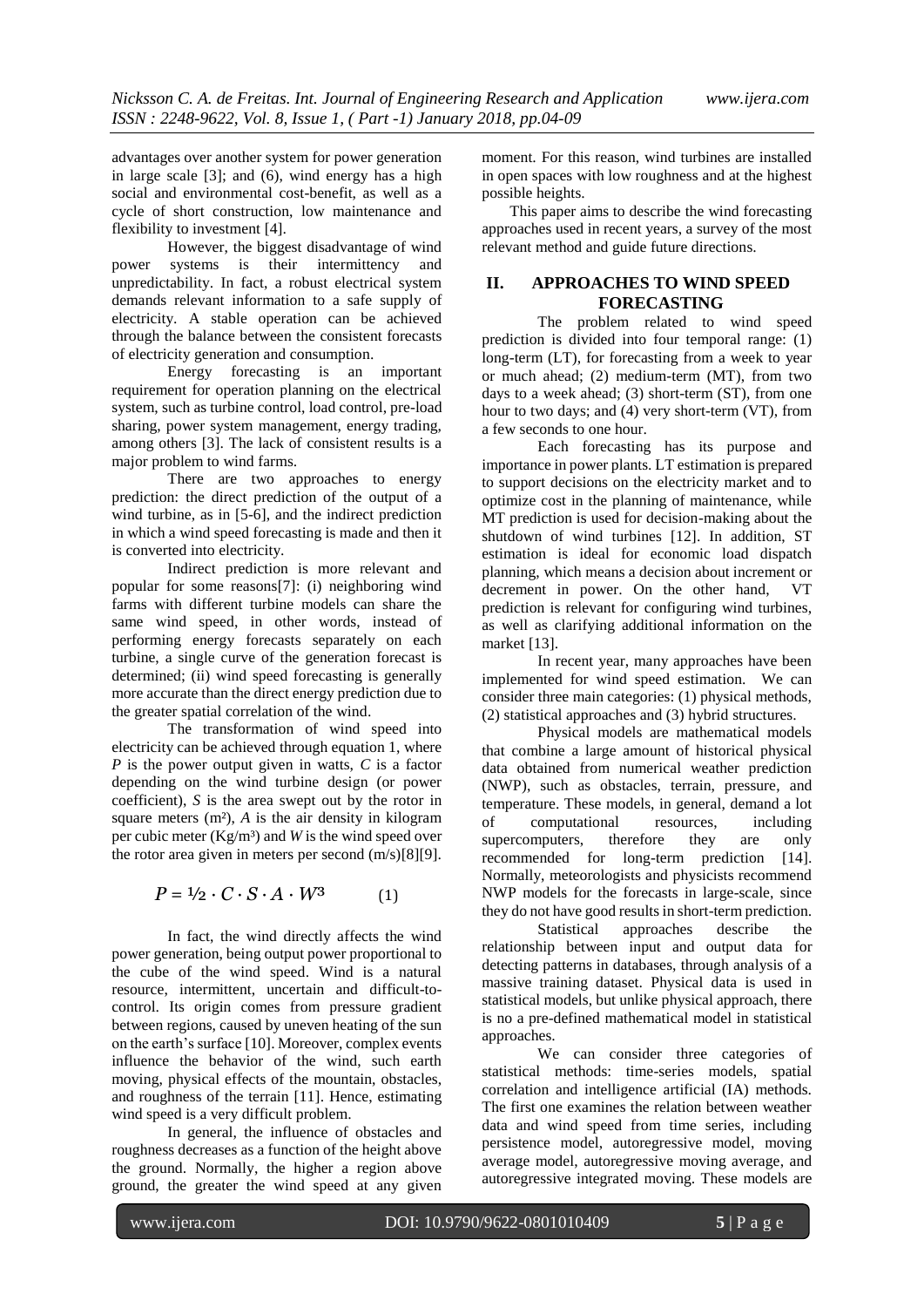simple, easy to implement and reveal good precision in short-term prediction.

The spatial correlation models estimate wind speed to exploit the spatial relationships of neighboring sites. Occasionally, spatial correlation is implemented with statistical approaches and provides good results in VT and ST prediction. However, due to strong electric market competition, it is very difficult to find available data at neighboring sites.

Recently, several papers have focused on Artificial Intelligence methods (AI) and hybrid structures. Both approaches are most suitable for the prediction and have provided best results in most situations.

IA method describes nonlinear (or linear) and highly complex statistical relationships between input and output data, such as neural networks, fuzzy logic methods, K-nearest Neighbors algorithm (KNN) and Support Vector Machine (SVM).

Hybrid structures combine, in parallel or sequentially, two or more approaches in order to describe the future state of the wind speed. In this approach, the complexity in development becomes greater as the combination of methods increase.

In fact, AI methods are good alternatives for predicting wind speed and understand the wind behavior for a particular region. However, when the knowledge of a site increases, changes in AI approaches or new considerations are implemented to improve results of the models, giving rise to a new hybrid method.

#### **III. LITERATURE SURVEY**

Lazíc, Pejanovic, and Zivkovic applied an physical model called Eta Model for wind speed forecasts and achieved reasonably good results in 2010[15].

Erdem and Shi implemented four approaches based on autoregressive moving average (ARMA) method for a short-term wind prediction in 2011. Such proposals achieved good results, but each has its advantages and disadvantages that must be evaluated for each situation [16].

Damousis, Alexiadis, Theocharis, and Dokopoulos suggested a fuzzy model for forecasting wind speed in 2004, which is trained using a genetic algorithm-based learning scheme [17]. The model demonstrated an adequate understanding of the problem when compared to a persistent method.

Mohandes, Rehman and Rahman in 2011 [18] propose an adaptive neuro-fuzzy inference system (ANFIS) to wind speed prediction at a higher height (100 m) based on wind speed knowledge at lower heights (10m, 20m and 30m). The model proved to be adequate for this type of approach.

Yesilbudak, Sagiroglu and Colak propose different models based on KNN to short-term wind speed prediction in 2013 [19]. KNN outperforms the persistence model and was able to reveal fake neighbors.

Neural networks are efficient to describe non-linear systems, therefore are relevant for predicting the wind speed. In 2007, Barbounis and Theocharis build a recurrent neural network for wind speed in a wind park, from the spatial information of neighboring sites. The proposed approach was efficiency and superior performance compared to other network types suggested in the literature [20].

Velo, López and Maseda propose a multilayer perceptron neural network to wind speed estimation in 2014 [21]. The results were very satisfactory, whereas only one month of data was used.

In 2016, Malik and Savita [22] used an artificial neural network for long-term wind speed prediction. Air temperature, earth temperature, relative humidity, daily solar radiation, atmospheric pressure, heating degree days, elevation, cooling degree days, latitude, frost days and longitude were input variables. Overall results were satisfactory for 39 sites in Maharashtra.

Kaur, Kuman and Segal implemented in 2016 five different neural networks models to shortterm forecasting on the basis of historical time series meteorological data [23].The best model for shortterm wind speed forecasting was composed of 19 hidden layers, 4 inputs, and 1 output.

In some cases, SVM model can be a more flexible and suitable than a neural network for predicting wind speed from a huge dataset. In 2011, Salcedo-Sanz, Ortiz-García, Pérez-Bellido, Portilla-Figueras and Prieto proposed a model for short-term wind speed prediction using meteorological variables, such as pressure, temperature, wind speed and direction in Albacete, Spain [24]. SVM algorithm had a very good performance outperforming a multilayer perceptron.

Lahouar and Slama developed SVM models to predict short-term wind speed in 2014. The manuscript describes that the main advantage of SVM is its simplicity and rapidity, and of course its ability to predict, without using complex numerical weather prediction models [25].

Pinto, Ramos, Sousa and Vale developed SVM models and ANN models for short-term wind in 2014. SVM model using the eRBF kernel had the highest performance and precision, and outperform all NN models [26].

Liu, Kong, and Lee propose a convex optimization SVM model to wind speed prediction [27]. 2,000 sets of data to test and 500 sets to validation were used in 2014, China. Temperature, pressure, wind speed and direction were input attributes. Experimental results demonstrate that the proposed SVM is a high-efficiency convex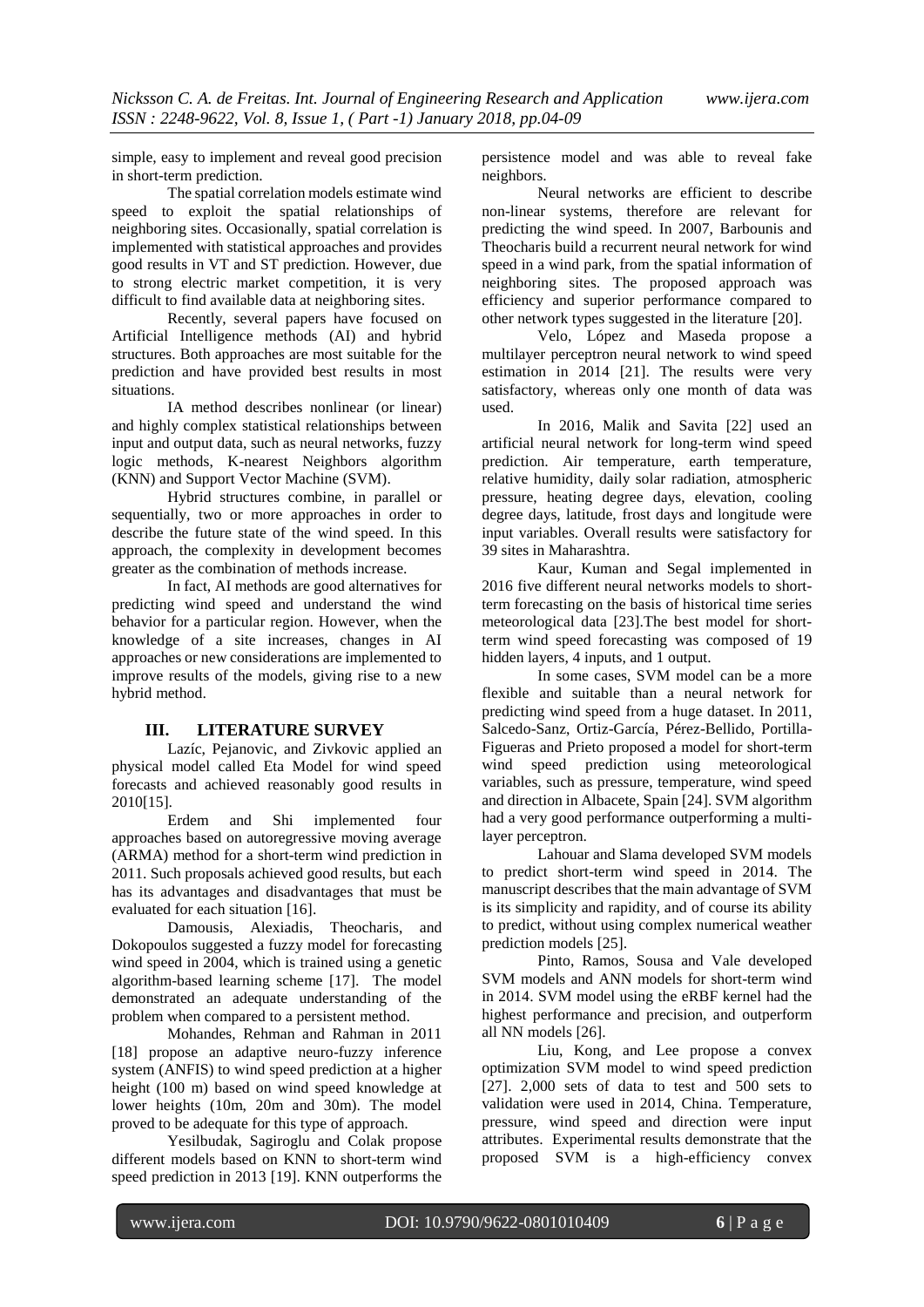optimization modeling technique for wind speed forecasting.

Typically, hybrid structures have good performance and relevant results over AI methods for a specific region (or wind turbine).

In 2010, Cadenas e Rivera proposed a hybrid structure composed of an Autoregressive Integrated Moving Average model and a neural network [28]. The hybrid model had a higher accuracy than the ARIMA and ANN model separately in the three examined sites.

In 2014, Wang, Zhang, Wang, Han and Kong [29] implemented a new hybrid model based on the seasonal adjustment method (SAM), exponential smoothing method (ESM), and radial basis function neural network (RBFN). Consequently, the model became known as SAM–ESM–RBFN. Overall, the proposed approach was effective in improving the prediction accuracy.

Liu, Niu, Wang and Fan proposed in 2014 a hybrid model composed of an SVM model, input selected by deep quantitative analysis, wavelet transform and genetic algorithm [30]. For a case study in China, the new proposed outperformed a persistence method and other hybrid structure.

In 2015, Wang, Qin, Zhou and Jiang [31] developed a support vector machine combined with a seasonal index adjustment and an Elman recurrent neural network to construct the hybrid models named PMERNN and PAERNN. Both hybrid structures achieved a higher degree of accuracy over other models.

Fazelpour, Tarashkar, and Rosen [32] implemented four methods to short-term forecasting based on IA method intelligence and hybrid structures in 2016: (1) neural networks with radial basis function, (2) adaptive neuro-fuzzy inference system, (3) artificial neural network-genetic algorithm hybrid, and (4) artificial neural network particle swarm optimization. Although the other models estimate wind speed with reasonable accuracy, the hybrid model with particle swarm optimization had better results.

In 2016, to medium-term and long-term prediction in three sites in China, Hu, Zhang, Yu, and Xie [33] implemented a new hybrid method called HGN-support vector regression and compared to six methods, such as gaussian noise-support vector regression, gaussian noise-KRR, feedforward neural network, recurrent neural network, persistence model, and linear regression. The new hybrid approach was better than other six techniques.

Shao, Deng and Cui propose a new hybrid model, in 2016 [34], in which an AdaBoost neural network was designed using a wavelet decomposition to solve the defects of the lower accuracy. From experiments was detected that the proposed strategy can

significantly enhance the model robustness and the prediction accuracy.

Chang, Lu, Chang and Li present a network neural model with an improvement in the radial basis function and in the error feedback scheme (IRBFNN-EF) for forecasting short-term wind speed in 2017. The proposed hybrid model improved the accuracy and maintained the computational efficiency when was compared to four other neural networks [35].

### **IV. CONCLUSION AND FUTURE DIRECTIONS**

From the papers referred, clearly, researchers have sought a single method to provide the better result if applied in any situation. In fact, developing a global and better method to wind speed forecasting is very difficult due to the fact that wind patterns are usually different and influenced by many factors.

IA methods and hybrid structures have taken advantages in relation to the other approaches. to indicate a general and initial prediction method for an industry, the neural network has proven to be a good method for most situations, involving variable data sets sizes and forecast models. However, a hybrid approach adapted to the situation can be implemented in order to increase the performance and accuracy precision of a model based on IA methods.

As future directions, we believe that an adaptive approach or method should be an interesting alternative to leverage wind speed prediction results for many situations. In the last years, most of the mentioned manuscripts only make a study to measure the accuracy of forecasting methods for a specific region. In fact, many implementations are proposed and only tested in a specific region.

In addition, there is no free system and robust for predicting wind speed. Perhaps, if a system were built, it would facilitate the work of energy operators. The research community itself could implement current and relevant method into the software to wind speed prediction, as well as adapting it for every need.

### **ACKNOWLEDGEMENTS**

The authors acknowledge the Brazilian federal agency CAPES (Coordination for the Improvement of Higher Education Personnel) for the financial support, and FUNCEME (Ceara State Foundation of Meteorology and Water Resources) for the expertise provided.

#### **REFERENCES**

- [1] GWEC, "Global Wind Statistics 2016," Brussels, Belgium, 2017.
- [2] Z. Gao *et al.*, "An overview on development of wind power generation," in *2016 Chinese Control and Decision Conference (CCDC)*, 2016, pp. 435–439.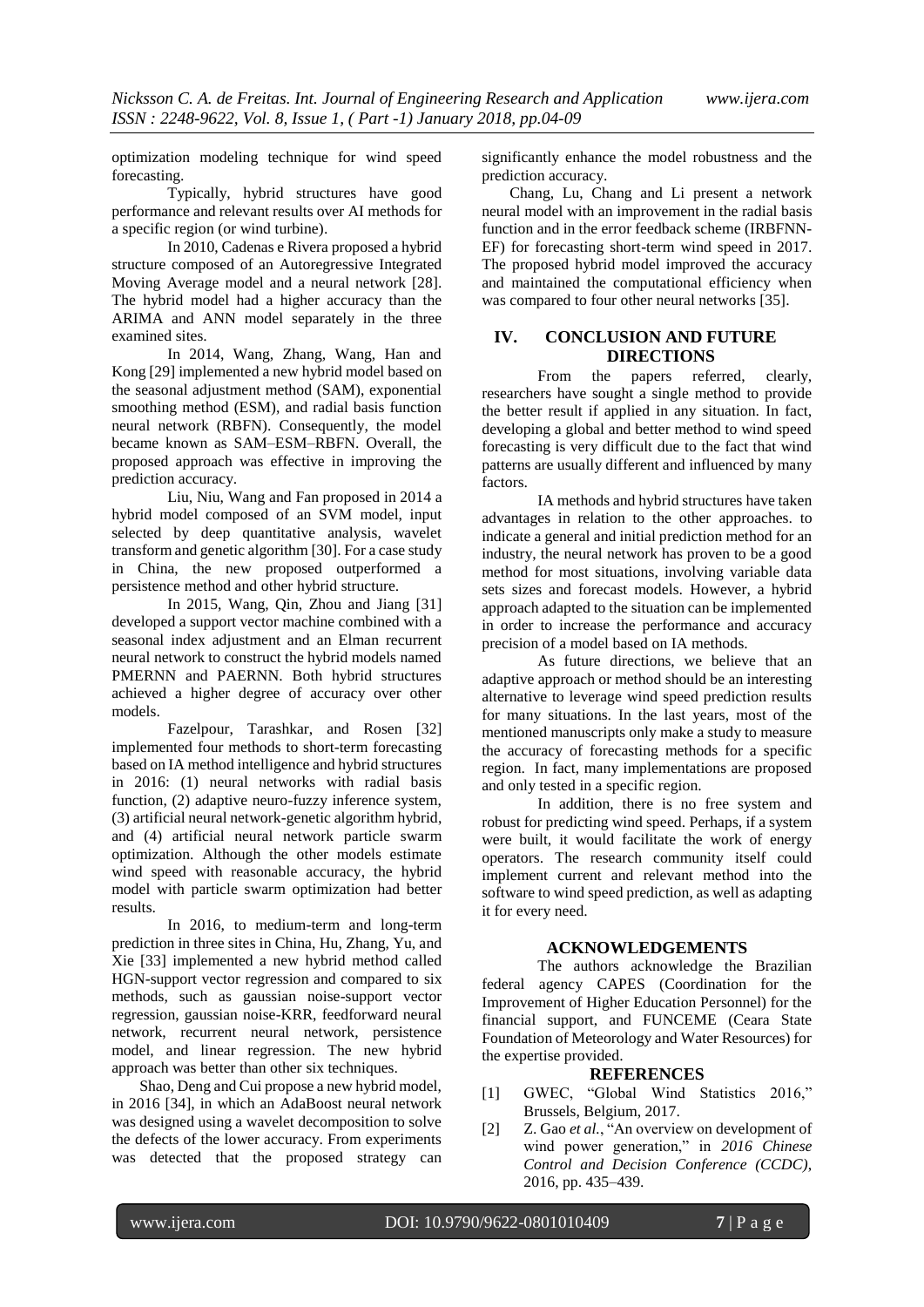- [3] I. Colak, S. Sagiroglu, and M. Yesilbudak, "Data mining and wind power prediction: A literature review," *Renew. Energy*, vol. 46, pp. 241–247, Oct. 2012.
- [4] Y. Zuo and H. Liu, "Evaluation on comprehensive benefit of wind power generation and utilization of wind energy," in *2012 IEEE International Conference on Computer Science and Automation Engineering*, 2012, pp. 635–638.
- [5] J. P. S. Catalão, H. M. I. Pousinho, and V. M. F. Mendes, "An Artificial Neural Network Approach for Short-Term Wind Power Forecasting in Portugal," in *2009 15th International Conference on Intelligent System Applications to Power Systems*, 2009, pp. 1–5.
- [6] J. P. S. Catalão, H. M. I. Pousinho, and V. M. F. Mendes, "Hybrid intelligent approach for short-term wind power forecasting in Portugal," *IET Renew. Power Gener.*, vol. 5, no. 3, p. 251, May 2011.
- [7] X. Zhu and M. G. Genton, "Short-Term Wind Speed Forecasting for Power System Operations," *Int. Stat. Rev.*, vol. 80, no. 1, pp. 2–23, Apr. 2012.
- [8] S. Emeis, *Wind Energy Meteorology*, 1st ed. Berlin, Heidelberg: Springer Berlin Heidelberg, 2013.
- [9] T. Burton, D. Sharpe, N. Jenkind, and E. Bossanyi, *Wind Energy Handbook*. England: Wiley, 2001.
- [10] C. D. Ahrens and R. Henson, *Meteorology Today: An Introduction to Weather, Climate, and the Environment*, Eleventh. Boston, MA, US: Cengage Learning, 2016.
- [11] P. Breeze, *Wind Power Generation*, First. San Diego, CA, US: Elsevier, 2016.
- [12] S. S. Soman, H. Zareipour, O. Malik, and P. Mandal, "A review of wind power and wind speed forecasting methods with different time horizons," in *North American Power Symposium 2010*, 2010, pp. 1–8.
- [13] J. C. Platt, "Fast training Support Vector Machines using parallel sequential minimal optimization," in *Advances in kernel methods - Support Vector Learning*, Cambridge, MA, US: MIT Press, 1999, pp. 40–65.
- [14] M. Lei, L. Shiyan, J. Chuanwen, L. Hongling, and Z. Yan, "A review on the forecasting of wind speed and generated power," *Renew. Sustain. Energy Rev.*, vol. 13, no. 4, pp. 915– 920, May 2009.
- [15] L. Lazić, G. Pejanović, and M. Živković, "Wind forecasts for wind power generation using the Eta model," *Renew. Energy*, vol. 35, no. 6, pp. 1236–1243, Jun. 2010.
- [16] E. Erdem and J. Shi, "ARMA based approaches for forecasting the tuple of wind

speed and direction," *Appl. Energy*, vol. 88, no. 4, pp. 1405–1414, Apr. 2011.

- [17] I. G. Damousis, M. C. Alexiadis, J. B. Theocharis, and P. S. Dokopoulos, "A Fuzzy Model for Wind Speed Prediction and Power Generation in Wind Parks Using Spatial Correlation," *IEEE Trans. Energy Convers.*, vol. 19, no. 2, pp. 352–361, 2004.
- [18] M. Mohandes, S. Rehman, and S. M. Rahman, "Estimation of wind speed profile using adaptive neuro-fuzzy inference system (ANFIS)," *Appl. Energy*, vol. 88, no. 11, pp. 4024–4032, 2011.
- [19] M. Yesilbudak, S. Sagiroglu, and I. Colak, "A new approach to very short-term wind speed prediction using k-nearest neighbor classification," *Energy Convers. Manag.*, vol. 69, pp. 77–86, 2013.
- [20] T. G. Barbounis and J. B. Theocharis, "Locally recurrent neural networks for wind speed prediction using spatial correlation," *Inf. Sci. (Ny).*, vol. 177, no. 24, pp. 5775–5797, 2007.
- [21] R. Velo, P. López, and F. Maseda, "Wind speed estimation using multilayer perceptron," *Energy Convers. Manag.*, vol. 81, pp. 1–9, 2014.
- [22] H. Malik and Savita, "Application of artificial neural network for long-term wind speed prediction," in *2016 Conference on Advances in Signal Processing (CASP)*, 2016, pp. 217– 222.
- [23] T. Kaur, S. Kumar, and R. Segal, "Application" of artificial neural network for short-term wind speed forecasting," in *2016 Biennial International Conference on Power and Energy Systems: Towards Sustainable Energy (PESTSE)*, 2016, pp. 1–5.
- [24] S. Salcedo-Sanz, E. G. Ortiz-García, Á. M. Pérez-Bellido, A. Portilla-Figueras, and L. Prieto, "Short term wind speed prediction based on evolutionary support vector regression algorithms," *Expert Syst. Appl.*, vol. 38, no. 4, pp. 4052–4057, Apr. 2011.
- [25] A. Lahouar and J. B. H. Slama, "Wind speed and direction prediction for wind farms using support vector regression," in *2014 5th International Renewable Energy Congress (IREC)*, 2014, pp. 1–6.
- [26] T. Pinto, S. Ramos, T. M. T. M. Sousa, and Z. Vale, "Short-term wind speed forecasting using Support Vector Machines," *IEEE SSCI 2014 2014 IEEE Symp. Ser. Comput. Intell. - CIDUE 2014 2014 IEEE Symp. Comput. Intell. Dyn. Uncertain Environ. Proc.*, vol. 318912, no. 318912, pp. 40–46, Dec. 2015.
- [27] X. Liu, X. Kong, and K. Y. Lee, "Wind Speed Prediction with high efficiency convex optimization Support Vector Machine," in